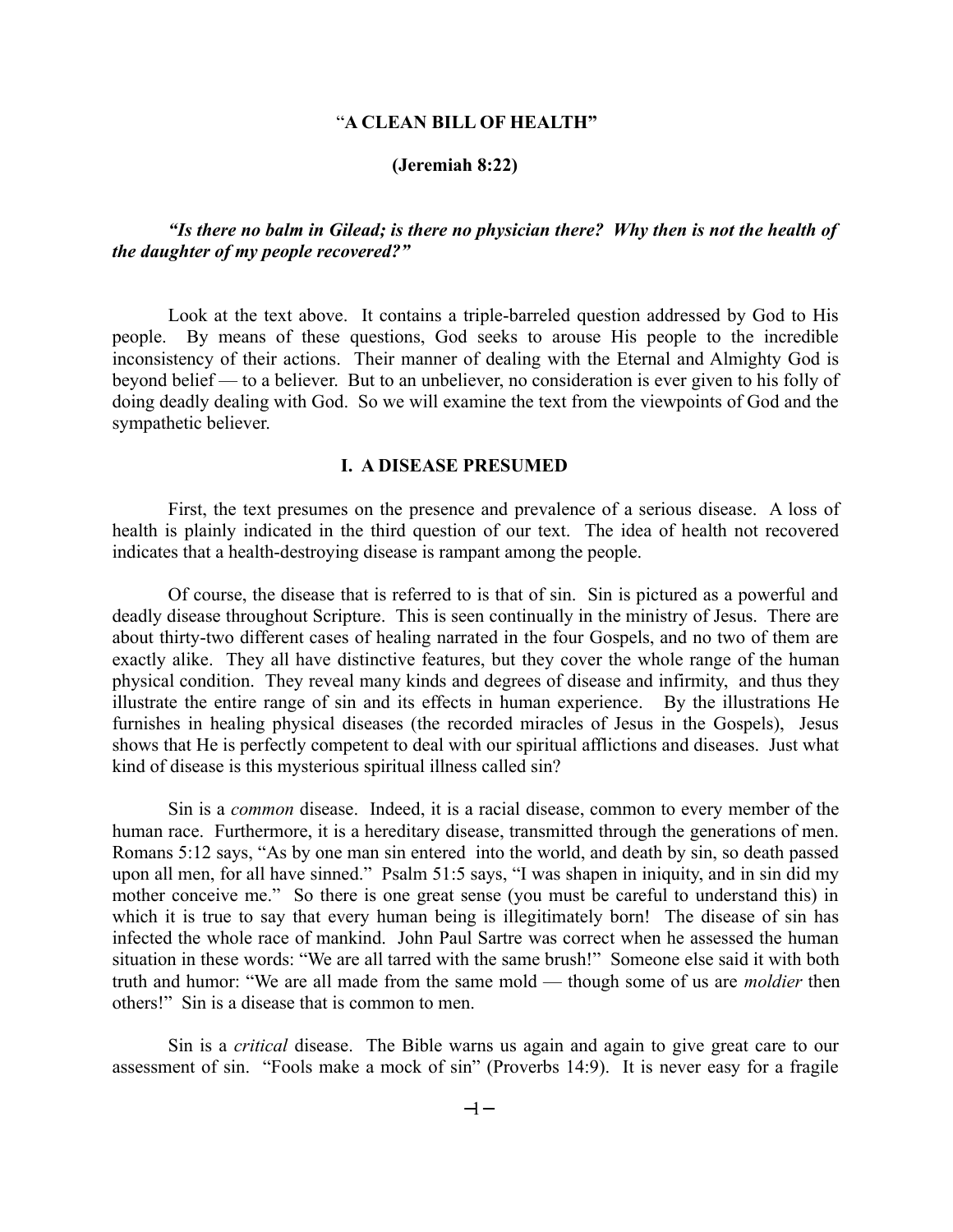human being with a self-protective psyche to hear such words as these from a doctor: "I'm sorry to inform you, but you have a terminal illness." Or, "I have found all the symptoms of an extremely serious, potentially fatal, disease. But I also want to announce that their is a possibility of cure — if it is treated quickly and radically." Nobody likes to hear announcements like these, but such announcements are made out of necessity scores of times every day. Anybody who regards such a disease in himself with light and glib attitude is a fool, and will be victimized by the advancing results of the disease. "He that being often reproved hardeneth his neck, shall suddenly be destroyed, and *that without remedy"* (Proverbs 29:1). The inflicted person who obviously has all the symptoms of the deadly disease of sin and yet ignores the sure cure of The Only Capabl*e* Doctor is flirting daily with abject disaster.

Sin is to be dealt with as the desperate and deadly disease that it is. A good rule is to *treat sin as it will treat you*. *Sin is deadly to you, so you should be deadly to it*. *Sin is aggressive toward you, so you should be aggressive toward it. Sin attacks you, so you should attack it. Sin wages war against you, so you should wage war against it.* Sin is not friendly to you; you should not be friendly to it. Sin will destroy you, so you should destroy it. Sin is intolerantly consistent toward you; you should be intolerably consistent toward it.

Sin is a *depraving* disease. It has invaded every part of man's being, paralyzing the mind and heart and conscience and will with its terrific power. Isaiah 1:5 provides the Divine Doctor's diagnosis of the disease when it says, "The whole head is sick, and the whole heart is faint. From the top of the head to the soles of the feet, there is no soundness in them, but wounds, and bruises, and putrefying sores, which have not been mollified, neither bound up with ointment." Sin has flooded the very being of every man, and it is absolutely malignant in both intention and effect. If a large drop of iodine fell into a cup of water, it would not turn the water totally dark, but it would permeate the entire cup. So it is with sin. It always has room to grow — and will do so if not properly "treated." But it has affected every part of every person. Now, if sin has affected the eyes of its victim, we might guess that the victim is blinded by it, even to the point that he cannot properly understand the disease. And this is true, far more true than even a "cured" person realizes.

Sin is a *defiling* disease. Like leprosy (one of many disease types used for sin in the Bible), it renders its victim "unclean." David appealed to God with these words: "Wash me, and I shall be clean" (Psalm 5l:2, 7). Dirt and filth are often presented in Scripture as valid pictures of the effect of sin, and cleansing is used often as a picture of both salvation and sanctification. Sin soils the soul and contaminates the life.

Sin is a *depriving* disease. It brought Adam and Eve, our first parents, down from a state of health and innocence and deprived them of their total heritage with God. Little do we know what we are deprived of by sin! I wonder if God might not show us at the end an itemized account of the legacy we *might have had* if we had but used the provided remedy for sin. In our text, the deprivation of sin may be seen in the word, "recovered." If health needs to be recovered, then it has been lost. Man has been deprived of the perfect health of a sinless state and an unhindered walk with God through sin. Sin is the great thief, stealing a fabulous and incalculable treasure from man. If I had a business with a fabulous inventory and an incredible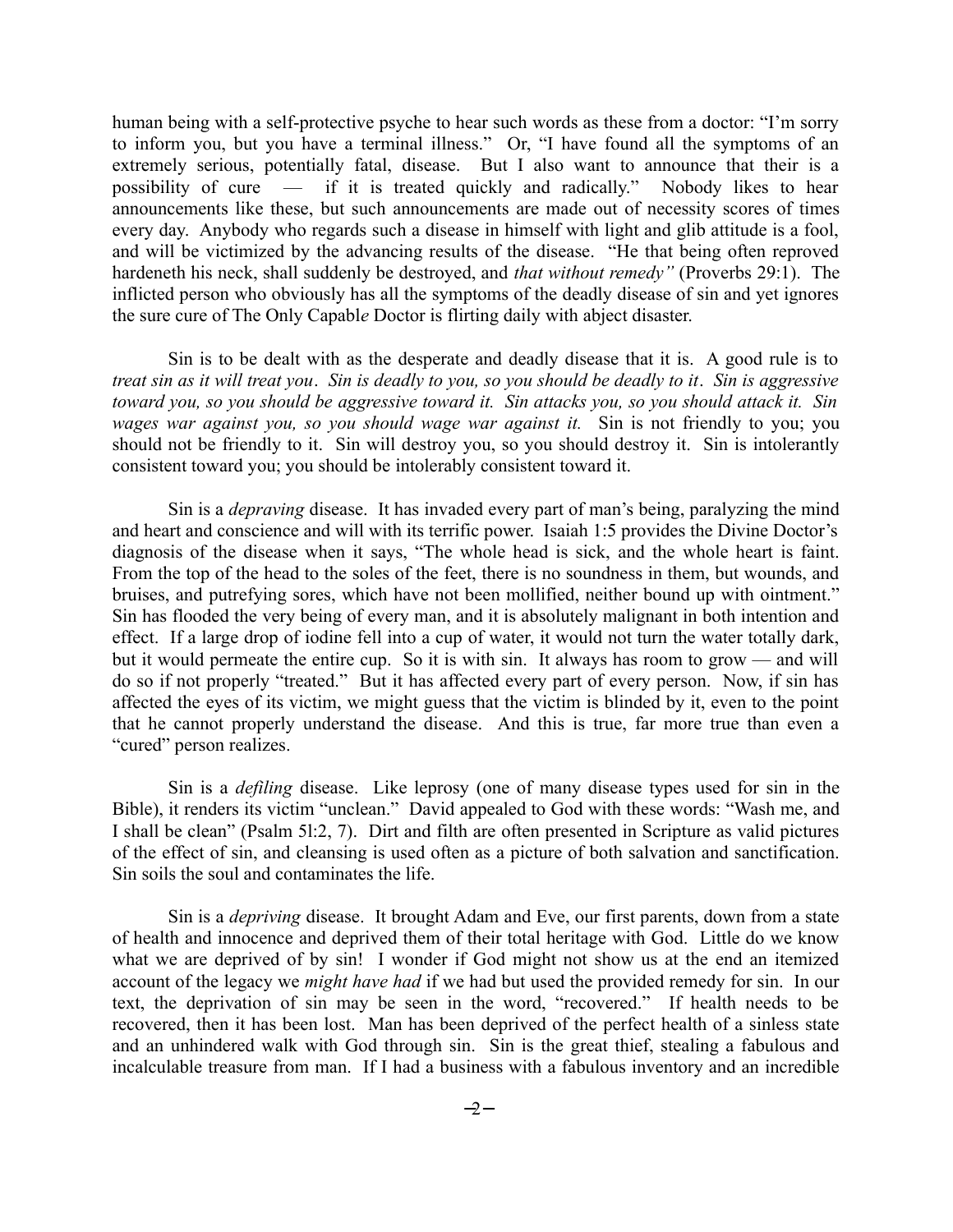net worth, and I discovered that an employee was stealing gigantic sums of money from the business, would I treat that employee with indifference or tolerance. Well, sin has robbed God of man, and has robbed man of God and all the inestimable treasure of knowing God. Be honest! Should it be treated with tolerance?

Sin is a *deceiving* disease. While publicizing itself as a great friend and as the only prescription for happiness, sin instead lulls, deadens, and drugs its victims and pushes them toward death and judgment. Many deadly diseases are innocent in appearance. In fact, many deadly viruses appear absolutely beautiful when viewed through a microscope. The working of death is not *apparent* as one of their symptoms. But remember the old adage: "Appearances are often deceiving." Disease is not always accompanied with violent and decided symptoms.

The quaint old Puritan Thomas Brooks said it so well: "Sin is full of seeming sweets, but one day they will quickly vanish, and lasting shame, sorrow, horror and terror will come in the place thereof. Many eat on earth what they will digest in hell. Sin's murdering morsels always deceive those that devour them. Adam's fruit was a bitter sweet. Esau's mess of pottage was a bitter sweet. The Israelite's quails were a bitter sweet. Jonathan's honey was a bitter sweet. And Adonijah's dainties were a bitter sweet. *After the meal is ended, then comes the reckoning."* But sin hides the deadly hook in the tasty bait, all the while enticing its fish to the frying pan.

Sin is a *deadening* and *destroying* disease. Jeremiah 2:17 uses an old and familiar Biblical illustration to picture the deadliness of sin. The illustration that is used for sin is that of snakebite. The serpent in question was the legendary "cockatrice," a serpent of such deadly reputation that the Jews had invented the legend that this viper *killed with a look*! Of course, this legend is far wide of the truth, but the illustration still holds. Once the venom of a deadly viper enters the human bloodstream, it enduces a fever which speedily kills its victim unless some antidote is immediately applied. I saw a serpent in the South African bush country that is so deadly that my friend and guide told me that when a man is bitten by this snake, he has a maximum of three minutes to live! What an apt and accurate picture of sin. The virulent, deadly poison of sin was introduced into the bloodstream of mankind when Adam and Eve succumbed to "that old serpent, the Devil." The literally devastating effects of that original transgression remain with us still. As a result, every unsaved man — every human being who has not received the miracle cure of the Divine Antitoxin — is *dead* in trespasses and sins. In the eyes of God, he is no more than a corpse.

Man suffers from an indescribably dangerous, desperate, deadly disease. And there is absolutely no "do-it-yourself" cure. The healing of the disease of sin is beyond the ability of man. "Though you wash yourself with lye-soap, and use much of it, yet your iniquity is marked before Me, says the Lord God" (Jeremiah 2:22). Furthermore, the person with the disease has a heart that is "deceitful above all things, and desperately wicked" (Jeremiah 17:9). The heart is the center of sin's deadly spread in each man (Matthew 15:18-20). A wise man might be interested in the prescription that would secure for him a clean bill of health, but where does he get such a prescription? Our text informs us of the remedy.

#### **II. A DELIVERANCE PRESCRIBED**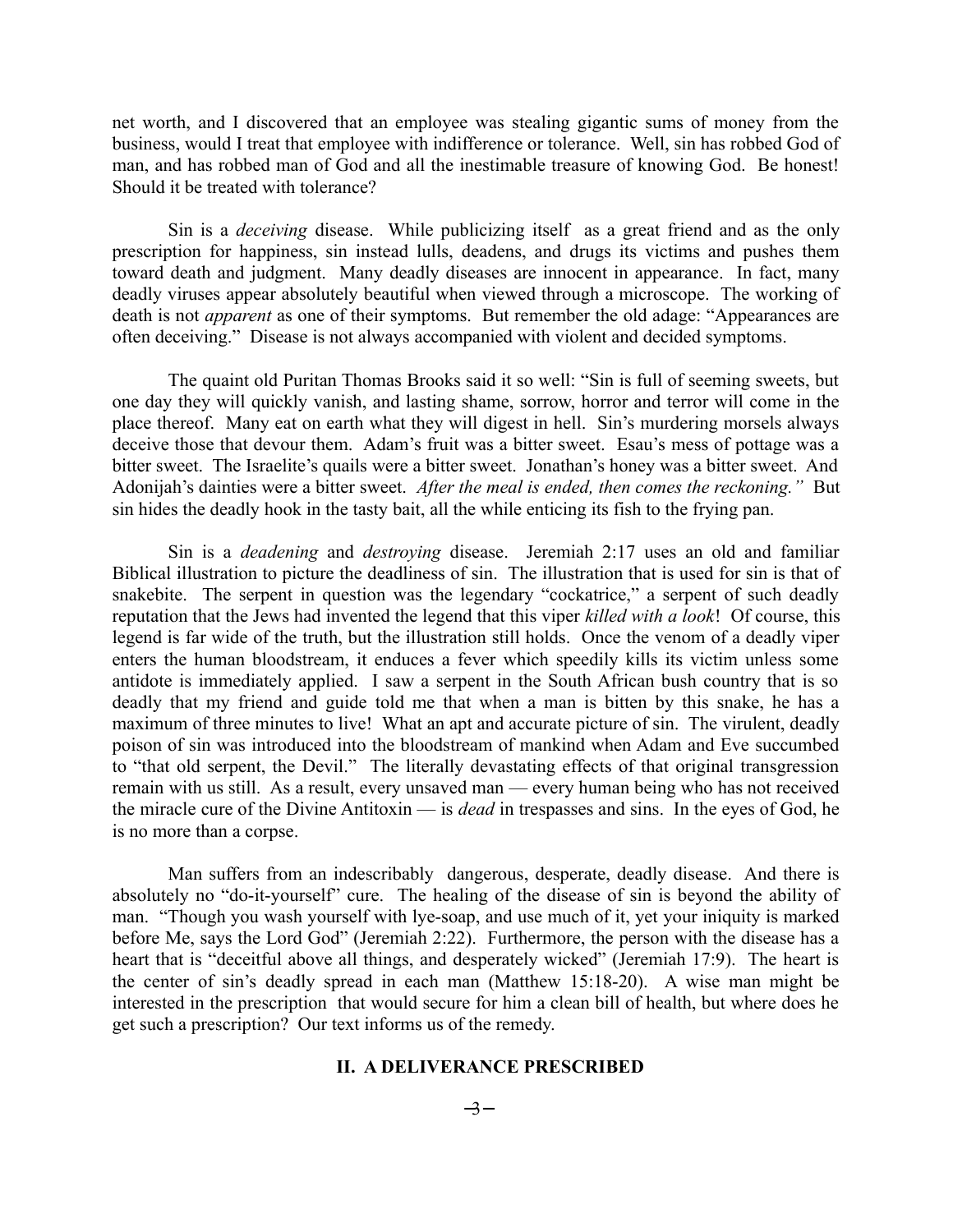Next, the text suggests the existence and availability of a sure-cure medicine for the disease of sin. We are clearly told that there is both an adequate medicine and a skilled doctor to prescribe and apply it. "Is there no balm in Gilead? Is there no physician there?" The questions are asked in this manner to show the Divine astonishment that man continues on his deadly course when the perfect cure is just at hand. The existence of a "balm" and a "physician" is admitted in the text. But what is meant by these picturesque terms?

The word "balm" in the text refers to a *symbolic medicine.* The "balm in Gilead" is a remarkable picture of God's great provision for sin-sick man. Through fifty generations Gilead had been famous for its aromatic and medicinal plants. Gilead is the mountainous region east of the Jordan River in Israel, forming one of the frontiers of the Holy Land. And it was there that the fragrant, resinous gum which had such famous healing properties, was grown. The Webster's New World Dictionary defines the word "balm" thus: "A fragrant gum resin obtained from certain trees and used as a medicine." The Bible Dictionary defines it in Biblical terms: "Balm was a resinous gum which flowed from the side of a tree or shrub found on the sunny slopes of Mt. Gilead, and counted very precious." When Jacob counseled his sons how to propitiate Joseph, after they had cruelly abused him years before, he told them to make him a present of "a little balm" (Genesis 43:11). This "balm of Gilead" was a common item of trade and merchandise on the north-south trade route between Egypt and Syria (Genesis 37:25), and it was universally regarded as an effective and valuable medicine (Jeremiah 46:11 and 51:8). This balm is used symbolically to picture God's great remedy for mankind's fatal disease.

Consider the *spiritual meaning* of the symbol. Here again, the Bible is a "Him" book it points vividly, clearly, and unmistakably to Jesus Christ. The "balm of Gilead" is a beautiful and accurate symbol of Jesus. Note that the healing benefit is associated with a *mountain.* Even so, our salvation originated in a great transaction on a mountain, Mount Calvary. Note that the healing derives from a *tree.* Our salvation is derived from a transaction that took place on a tree (Galatians 3:13, I Peter 2:24). Note the Bible Dictionary definition recorded in the previous paragraph and see that this medicine "*flowed from the side* of a tree." Our Savior bled from a riven and flowing wound in His side on the Cross. The "balm of Gilead" was collected by *wounding and bleeding* the balsam ("balm" is the shortened from of this word) tree. Just as rubber is collected from a rubber tree by inflicting a wound on the side of the tree and catching the substance that flows from the wound, the "balm of Gilead" was collected in the same manner. Our salvation results only from the wounding and bleeding of our Savior on Mount Calvary. The "balm" thus collected was transported to ailing people, and it proved to have a *mighty healing power.* An old hymn reflects this truth for us:

## "Ever since by faith I saw the stream *Thy flowing wounds* supply, Redeeming love has been my theme, And shall be 'til I die."

This balm was "*counted very precious."* I Peter 1:18 speaks of "the *precious* blood of Christ." and I Peter 2:4 speaks of Jesus as "chosen of God, and *precious*." I Peter 2:7 shows us the attitude of the person who has taken the medicine and been cured by it: "Unto you who believe, *Jesus is precious*." Of course, of course! How could it be otherwise? What a balm we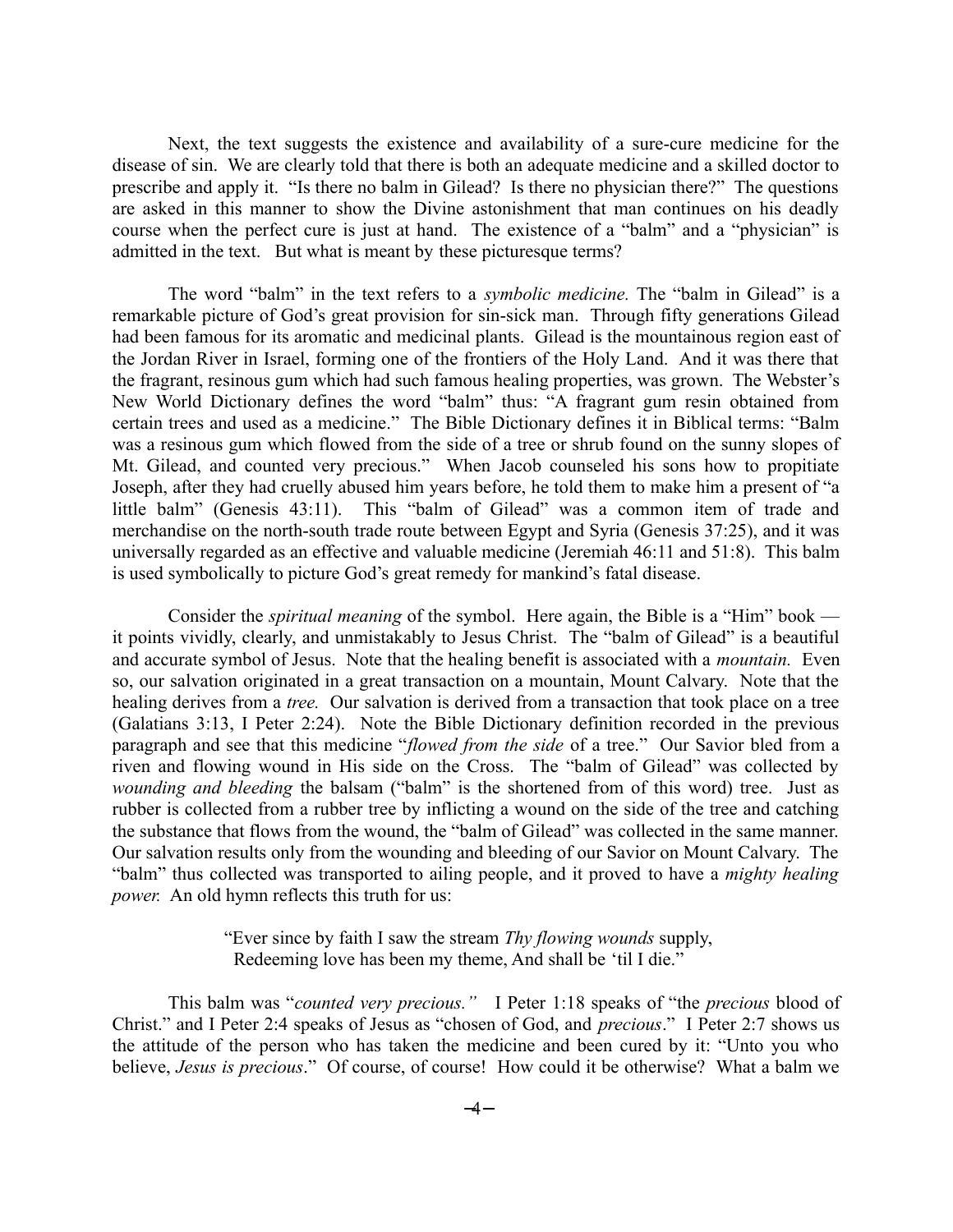have in Jesus! The remedy He gives is full "remission" of the disease of sin in our present experience, and final deliverance from its effects hereafter. And the medicine is free! We can come and receive it "without money and without price." So let's have a look at the Physician who administers the cure.

### **III. A DOCTOR PRESENTED**

The balm is the blood of Christ, but the blood is always powerless in Scripture unless it is applied. The medicine if worthless if it is not taken by the sick person. Sinners must "take the medicine" if they are to be cured.

Remember the occasion of the Passover in the Old Testament (Exodus 12). God's prescription was that a lamb was to be slain for each Jewish household, and the blood of that lamb was to be sprinkled on the doorposts of the house. *The remedy was of no use unless applied*. The remedy itself may be objectively perfect, but it is only beneficial if it is subjectively applied.

"Down at the Cross where my Savior died, Down where for cleansing for sin I cried, *There to my heart was the blood applied,* Glory to His Name!"

Our salvation is the work of a mighty, eternal, Divine "Harvey team" of spiritual medics. The question, "Is there no physician there?" is answered in God's own magnanimous way. God the Father is the *doctor* who *prescribe*s the remedy. God the Son, Jesus, is the *pharmacist* who *provides* the remedy. And God the Holy Spirit is the *registered nurse* who *applies* the remedy. In one of his great hymns, Charles Wesley called the Holy Spirit "the Spirit of health." Certainly! All three of the above named medics are totally Divine. Can't you just imagine approaching the door of the Doctor's office and reading the sign: "God the Father, God the Son, and God the Holy Spirit -- **INTERNISTS."** You can get a spiritual "clean bill of health" if you will take the medicine which they prescribe, provide, and apply. Shouldn't you make an urgent call to This Specialist — *today*?

This doctor is renowned for His *perception*. One doctor could not detect the nature of his patient's illness. Finally, he said in frustration, "Have you ever had this sickness before?" The patient answered, "Yes, I have," and the doctor said, "Well, you've got it again!" The Divine physician never has a perception problem. He knows the person of each of his patients perfectly, and His medical records are always complete and accurate. He is infinite in knowledge. When He makes a diagnosis, the wise patient will agree with Him, even though he may not understand the severity of the diagnosis at the moment.

This doctor is renowned for His *power.* When He walked on earth as a man, He often commanded diseases — and they obeyed Him! He never met a hopeless case. Blind men saw, deaf men heard, dumb men spoke, crippled men were made whole, and funeral services were interrupted by His power. No matter how mild or how major you think your case is, you need this Almighty Doctor to take your case and apply His medicine.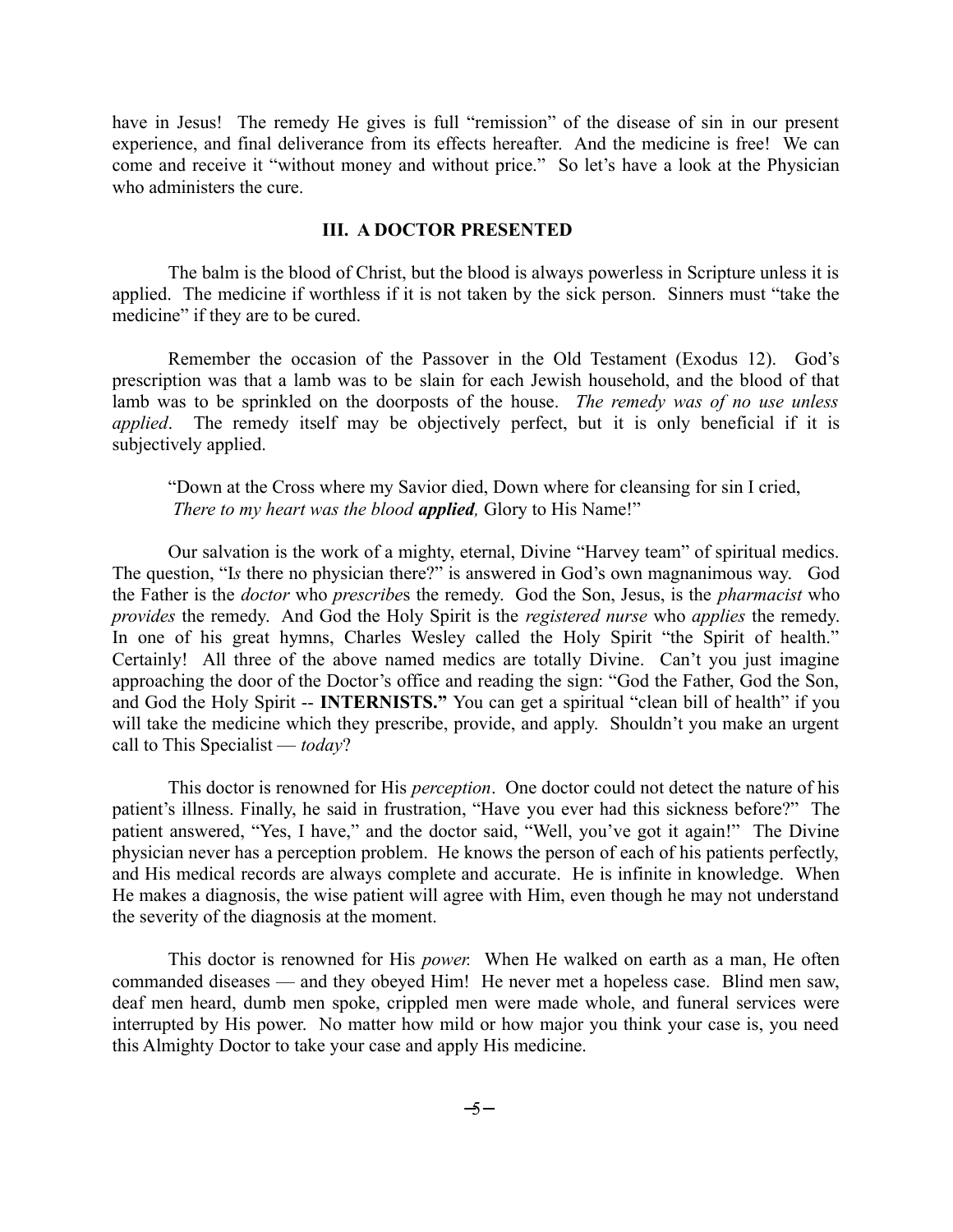This doctor is renowned for His tender *pity.* He has infinite pity, and He is always ready to help the distressed, even if He is unasked.

This doctor is renowned for His incredible *patience.* He has wonderful patience towards the distressed. He bears with their ingratitude, and works their perfect cure.

Now, the sickness has been admitted and identified. Its characteristics and symptoms have been explored. The proposed remedy has also been examined. The attending physician has been introduced. With this kind of care, the cure would seem to be automatic and sure. But alas! The health of the patient is not only not recovered; instead, it continues to get worse with the advance of the disease. What is wrong?

# **IV. A DEFAULT PROTESTED**

God asks a question, and waits for an answer. With an able doctor ready to handle the case, and a proven cure at hand, and a registered nurse who can apply the necessary medication — "why then isn**'**t the health of my people restored?" Why? *Why?* Why do the wounds never close? Why is the patient not back in the bloom of health? Why is there continued decline? Why do My people still languish in their sickness?

It could be that the patient is not healed because of *ignorance.* Strangely, the patient is blind and insensible with regard to the available cure. In fact, the patient seems to be completely unable to recognize his condition. And behold, this ignorance seems to be wilful ignorance the patient shuts his eyes to the cure and obstinately refuses to look and listen. The label on the medicine contains both an invitation and a warning: "Whoso findeth me findeth life, and shall obtain favor of the Lord. But he that sinneth against me wrongeth his own soul, and all they that hate me love death" (Proverbs 8:35-36). Would a sick man knowingly cling to his disease? Would a diseased man knowingly wrap the arms of death around himself when a remedy for his disease is close at hand? Yet the patient hastens on toward death in wilful ignorance.

It could be that the patient is not healed because of *indifference.* The very nearness of the remedy lulls the patient; the very ease of appropriation makes him passive. "One of these days," he thinks, and all the while the disease is tightening its grip on his vitals. Carelessness and procrastination hover as attendants over his sickbed, guaranteeing that he will not apply the cure. Neglect soothes him, always suggesting that there will be a better time for a trip to the doctor and an application of the medicine. Just two verses before our text, this tragic cry is raised, "The harvest is past, the summer is ended, and we are not saved" (Jeremiah 8:20). Opportunity knocks, but indifference leans against the door, keeping it shut.

One of the great Christian pastors of America tells this gripping story:

One day one of the deacons of the church came to me and said, "Pastor, a family has moved next door to me. I visited with them. They are all lost. Not one of them is a Christian. Would you come and tell them how to be saved?" I went to the home, knocked at the door, and was graciously invited in. I met a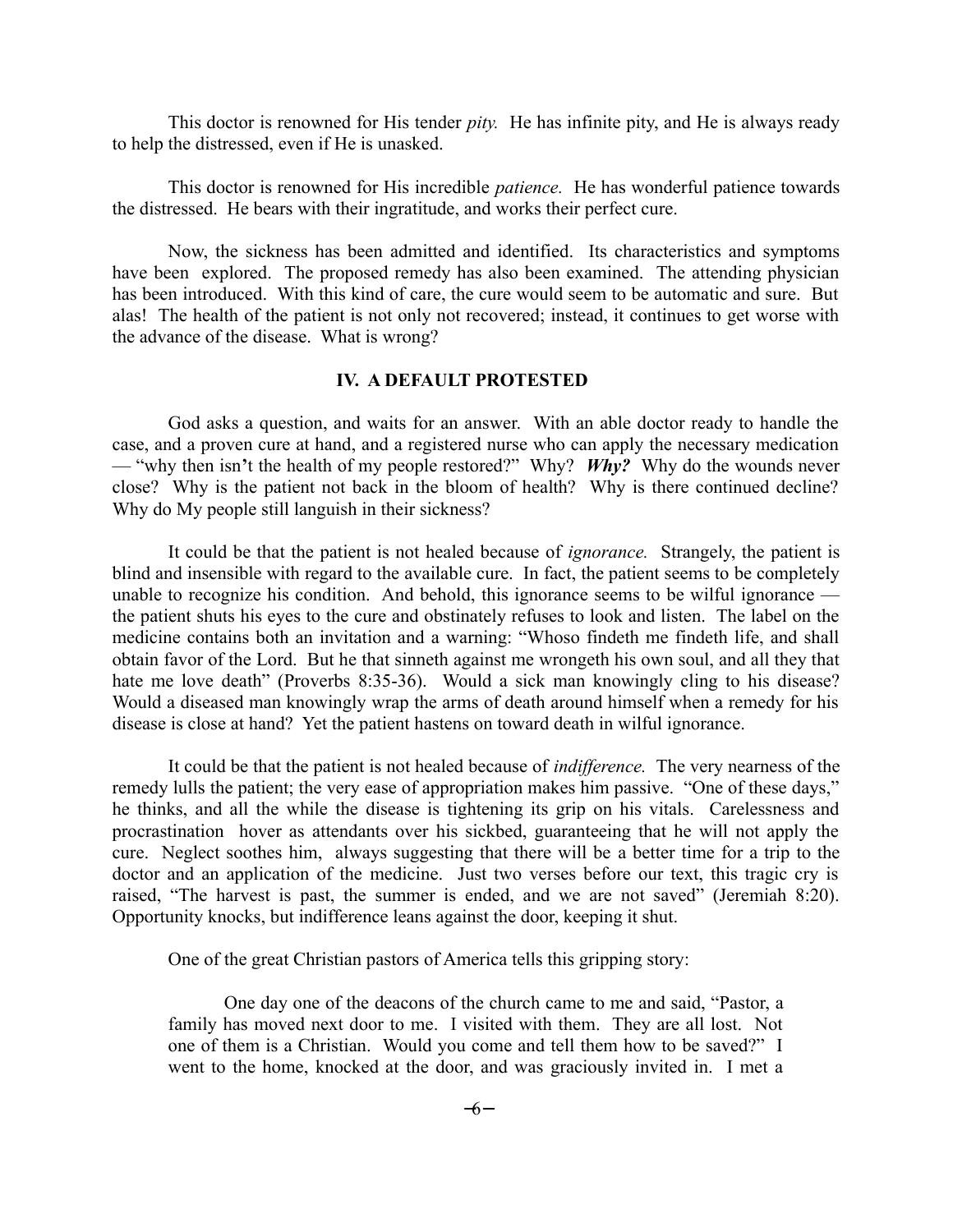father, a mother, a boy about sixteen, a girl about seventeen, and another boy about twelve. I talked to them about Jesus. They were very responsive and said, "Preacher, next Sunday we will be in church." When the services began, I looked over the congregation. They were not present. I waited about two or three weeks and went back to the home. I talked to them again about the Lord. They said, "Pastor, we shall be there next Sunday. We shall certainly come to church." But Sunday came and they were not there. The following week in the early hours of one morning, I received a telephone call from a nurse in our Baptist hospital who belonged to our church. She said, "Pastor, I am so hesitant to call you at this hour of the morning, but there is a boy in the hospital who has been badly hurt. It appears that he has just a few hours to live. His father is by his side. I asked him if there was anybody he knew who might stand with him in this tragic moment. He said that he knows you. I just wondered if you could possibly come and stand with him just now?" I dressed, went to the hospital room where the boy was lying prostrate, terribly crushed in an automobile accident. The boy had been driving at high speed and had a head-on collision. I took my place by the father's side. In just a little while the nurse took the white sheet and pulled it over the boy's face. She looked tenderly at the father and said, "I'm so sorry, but your boy is gone." She left the room. After the nurse had left, the father pulled the sheet away from the face of the boy. Looking into his face, the father fell to the floor. He began to cry inconsolably. "I have not done right by my boy," he lamented, "O God, what shall I do?" After the memorial service and burial, the following Sunday, the four surviving members of the family came down the aisle of the church, declaring their faith in Jesus Christ. After the service, a member said, "Pastor, was not that the most glorious sight in the world? The whole family came to Jesus! All of them were saved!" I said, "Yes, that was a glorious sight." But in my heart as I looked at them seated there on the front seat, I said, "This is the saddest sight in the world. If only they had come a week before!" Someday when they stand at the judgment bar of the Almighty and the roll is called in heaven, God will call the name of the father and he will answer, "Here." God will call the name of the mother and she will answer, "Here." He will call the name of the seventeen-yearold girl and she will answer, "Here." What if the Lord God should then say, "Is that all?" "No," the father might answer, "there was one more, and if we had acted one week sooner, he would be here, too!" "*The harvest is past, the summer is ended, and we are not saved"* (Jeremiah 8:20).

It could be that the patient is not healed because of *indulgence*. The puzzling truth is that some people love their sickness more than they want health. They cling to the deadly virus of sin. They clasp their sinful practices, desires as habits as one would hold a treasure. They are not healed because they are too fond of their sins. What is the explanation of this unreasonable adherence, this insane attachment, to sin? My friend, *which of your pet sins has ever sweat blood for you* as Jesus did? *What sin has ever been nailed to a cross to redeem you*? What cherished habit has risen from the dead for you? Has *selfishness* ever paid a price to redeem you to God? Has *sinful habit* ever given its life to take you to heaven? Has *pride* ever brought you to God? No, these things keep you from God and life and spiritual health.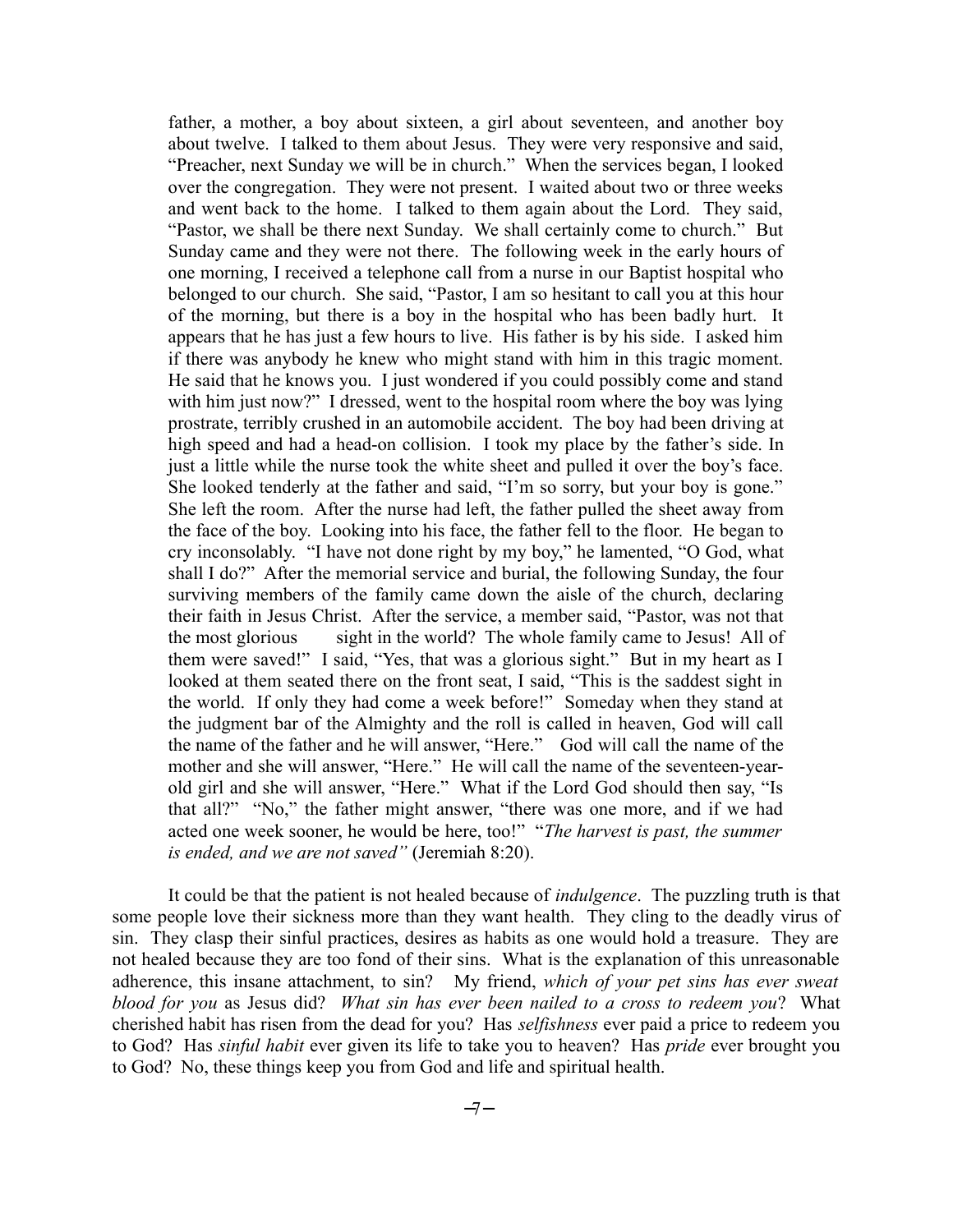It could be that the patient is not healed because of *individualism.* Some stupidly complain that they dislike the remedy. While dying, they try to re-write the Doctor's prescription! Others are too stupidly proud to humble themselves and accept the medicine. Can you imagine a dying man being too proud to enter the door of the Doctor's office? Many don't like the manner of application (conviction, conversion, confession, consecration). Should desperate, dying men dictate their likes and dislikes to the doctor who can save them? Some still pretend that they can save themselves, though their entire "medical history" proves perfectly that such is not the case. If you have the capability to correct your malady, why do you even have it to be*g*in with. Give up your stupid folly, my friend, and **go to the Doctor!** Some dare to pass judgment on the continuing effects of the cure before they even get it. They don't want to *change*, so they cleave to the disease *that will change them forever!* Do you see your precarious position? You argue the ingredients of the medicine while hell opens its mouth to swallow you.

 Frankly, if you are really in love with sin, and death, and hell, then you are already under the care of the physician who will oblige you. You see, Satan is also a physician, but he is a quack! He is so counterfeit that he has mastered the method of convincing people that he doesn't even exist. You may not believe that you are under the close care and scrutiny of "old Doctor Devil," but your disbelief does not change the fact. One day he will hold an eternal "post-mortem" over your spiritual remains. Meantime, his methods and medicines are designed to salve you, but they will never cure you. Though he knows full well that you have a deadly disease, instead of applying the scalpel and cutting out the offending tissue, he applies a mild and soothing ointment. He knows that you are under the control of some awful spiritual ailment, but he prescribes narcotics, or sedatives, or intoxicants, or sleeping pills*.* He makes you like the woman in the Gospel story, who had seen many physicians, and taken many medicines, but she was not any better, only worse. *Why do you spend all those hours in the Devil's Waiting Room when he "treats" you the way he does?* Please tell me, Why? Would you tell me of the millions that the dear old Devil has healed? Come, come, dear heart, get honest for a moment. I have logged considerable time under *both doctors,* and am reasonably familiar with the practice of each of them, and the difference between them is as wide as *heaven and hell.* 

*Every serious disease is limited as to the season of its healing.* There is an unseen line in the path of the diseased person beyond which there is no cure. Dear, dear friend without Christ, you are in a position of great and grave danger. Physical diseases will put you in the grave, but *this disease will put you in hell.* And it spreads its virulent poison by the hour. That unseen line may pass under your feet with your next step. But, Good News! The Divine Doctor does not keep office hours; He "neither slumbers nor sleeps." He is "closer than breathing, and nearer than hands and feet." The prescription for healing was prepared in the Laboratory of Calvary long, long ago. **Call the Doctor now** (Romans 10:13). He "stands ready to save you" at this very moment.

#### **V. THE DESTRUCTION PREVENTED**

While you are logging your time of loyal slavery under Satan's "care," a tender, compassionate, capable Physician is close at hand. You need to know this about Him. He has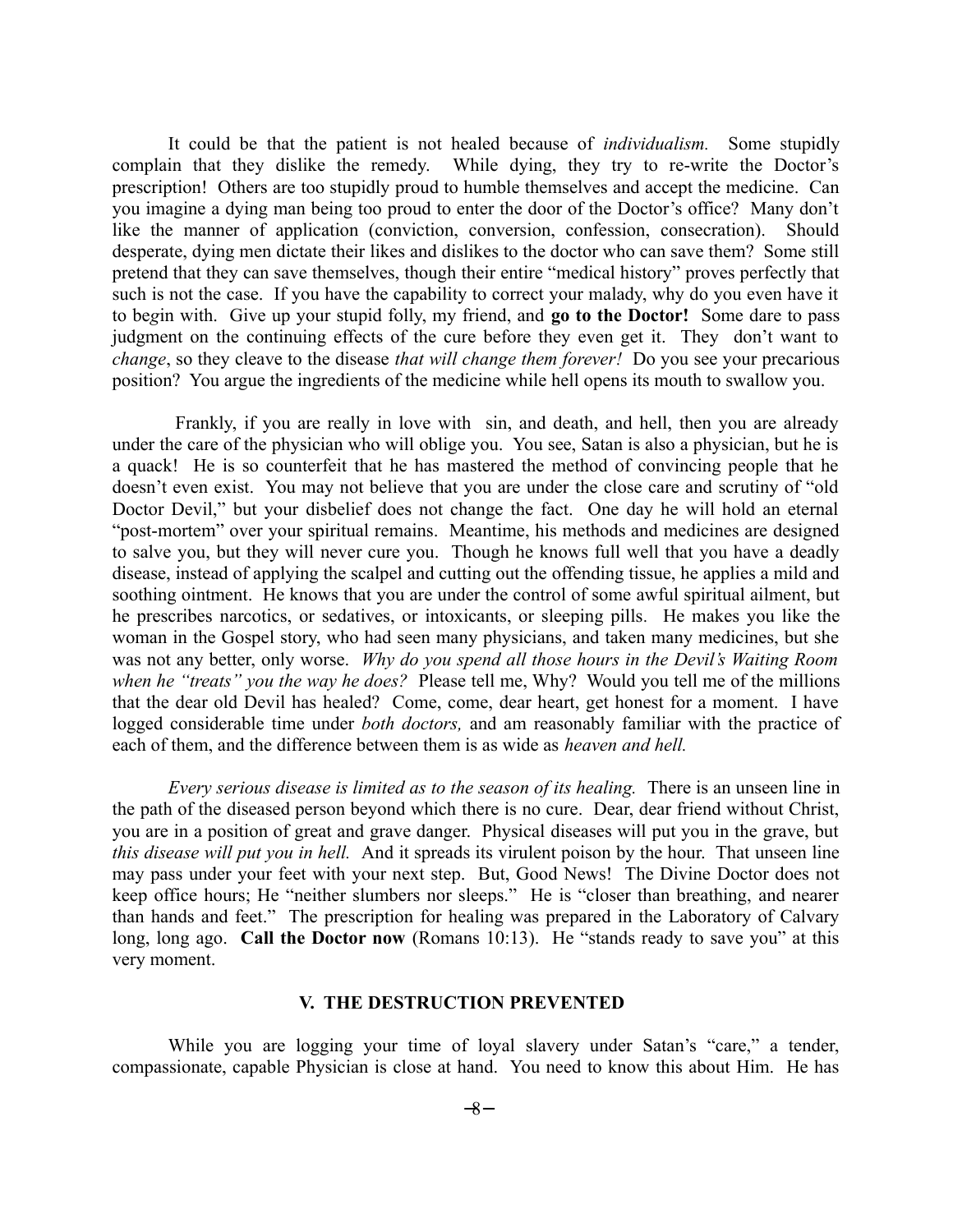taken the very disease that is killing you into His own Person — and **conquered it.** The disease of sin unleashed its full power on Him — and killed Him. But then *He* unleashed *His* full power on *it* — and *killed it!* Now His blood is the great antitoxin you need to overcome the disease in you. But I want to warn you. This Physician has no intention of sparing even the slightest vestige of the disease in you. This Doctor uses very drastic and decisive measures in dealing with this disease. *He treats the disease like the disease is treating you*. His treatments are both *critical* and *continual.* His usual methods are fourfold. One is *destructive*, another is *purgative*, a third is *corrective* or *counteractive*, and the fourth is *nutritive*. Let me discriminate between them.

First, He uses a *cutting* method, the method of removal and destruction. Just as a good physician may use a scalpel, or a lance, or a cauterizing device to destroy deadly tissue, so will Jesus. His great "operating room" is in the Laboratory of Calvary, at the Cross. Coming to the Cross is like facing a major operation. It completely alters your sense of values. You are getting along well, with your modest dreams being satisfied — when one day a sudden pain comes. A trip to the doctor leads finally to a hospital ward where you await major surgery. As you lie in that hospital bed waiting, how your perspective changes! Your job neither worries nor excites you; you simply don't care at the moment whether you see your house or car again. The nearer you get to the operating room, the more you feel your own weakness, until when the morning of the surgery arrives you feel absolutely helpless. You can do nothing, absolutely nothing except commit yourself to the "attending powers" to help you through. The world of self-help is crucified to you as you are being wheeled from the ward to the operating room. A serious operation strips a man of everything and reduces him to the place where he must trust someone else for everything. You may be sure that *even atheists pray* at such a time!

The same crushing blow to our own self-importance takes place when we come to the Cross. We feel our malignant sinfulness so keenly that we despair of ever mending things ourselves. We become willing, under Divine pressure, to submit ourselves humbly to the Divine Physician.

> "Nothing in my hand I bring, Simply to Thy Cross I cling, Nothing else will for sin atone, Thou must save, and Thou alone."

Too drastic a picture, you say? Then you need to listen carefully to Doctor's perfect prescription: "If thy right eye offend thee, pluck it out, and cast it from thee.... If thy right hand offend thee, cut it off, and cast if from thee: for *it is profitable for thee that one of thy members should perish, and not that the whole body should be cast into everlasting fire" (*Matthew 5:29- 30). This Doctor is Divine, and you refuse His prescription at your peril.

Second, He uses a *cleansing* method, the method of purgation and catharsis. Just as a good doctor will prescribe innumerable cleansings of wounds and tissues, and just as he will use drastic scrubbings to cleanse the system, so will Jesus. David applied at the "prescription counter" with this appeal in the 5lst Psalm: "Purge me with hyssop, and I shall be clean; wash me, and I shall be whiter than snow; cleanse me thoroughly from my sin." He had apparently been to The Doctor before, and knew what to expect! He knew that some cleansing agent had to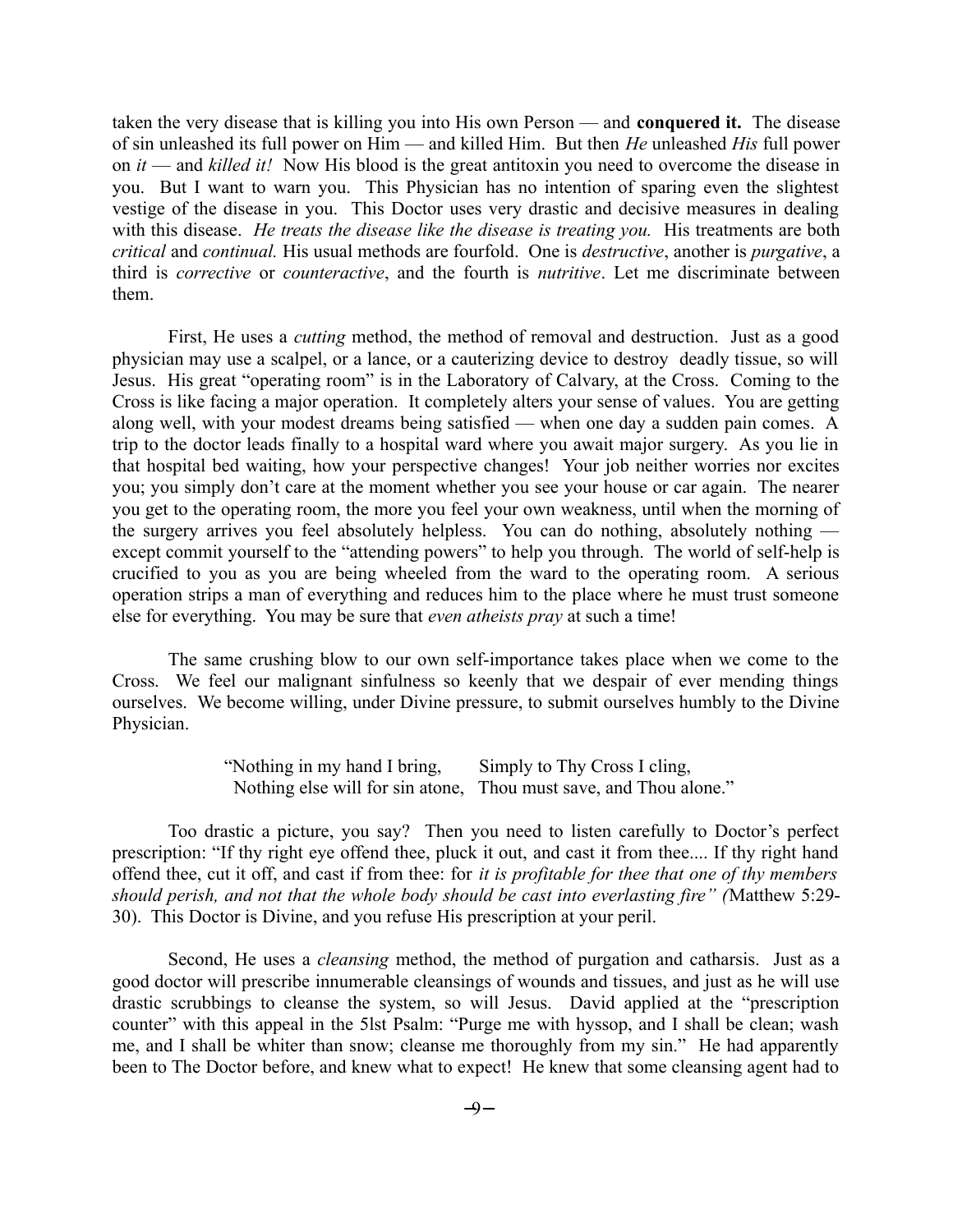pass through the polluted recesses of his moral and spiritual life. In II Corinthians 7:1, Paul said, "Having therefore these promises, dearly beloved, let us cleanse ourselves from all filthiness of the flesh and spirit." What remarkable language! As when a person enters a washroom and applies soap and water to cleanse his hands, and then emerges, declaring, "*I washed my hands."* We understand quite well what he means, but it was the soap and water, properly applied, that washed his hands.

Remember that God's cure for sin is both *critical* and *continual*. It occurs in a once-forall crisis, then in an ongoing process. Many diseases require the treatment of a major crisis, then the ongoing care of regular treatments before cure is complete. The disease of sin is this way. An "arrest" takes place the moment a person is saved. The disease goes into "remission," but the final and total cure will come in "glorification," which is yet sometime off. In I Corinthians 6:11, the Apostle Paul records a terrible list of sinners and their sins, but then he adds, "And such were some of you — *but you are washed*, you are sanctified, you are justified." These verbs refer to "the big purge" of salvation, but other passages refer to the daily cleansing of sin's continual contamination. Every sinner needs "the big salvation bath," and then afterward, the daily local cleansings for the contamination of defilement of daily sin as he travels Home. Any Christian should know enough about the disease to give it full respect each day of his life.

| "I want a principle within                              | Of jealous, godly fear;                                         |
|---------------------------------------------------------|-----------------------------------------------------------------|
| A sensibility of sin,                                   | A pain to feel it near.                                         |
| Oh may the least omission pain My well-instructed soul; |                                                                 |
|                                                         | And drive me to the blood again, That makes the wounded whole." |

Third, this Divine Doctor uses a *corrective* method, the method of curative counteraction. Just as a good doctor will employ antidotes and counter-measures to correct the advance of the disease, so will Jesus. Sin operates by its own "law of gravity." It has a continuing downward pull that must be corrected.

A giant hot-air balloon makes a good illustration of sin. You see that balloon lying on the ground with all of its attending features, and it would require a great force to pick it up and carry it. But when the balloon itself is inflated with helium (or whatever fuels it), then it is very difficult to hold it down. Without the fuel to get it airborne, the law of gravity holds it to the earth. When the fuel operates within the balloon, *gravitation is not eradicated; it is merely counteracted.* The idea of *correction by counteraction* is found often in Scripture. Romans 8:2 says, "The law of the Spirit of life in Christ Jesus (the counteractive law) has made me free from the law of sin and death (the spiritual law of gravity)." Science calls the downpulling force the law of gravitation, and the uplifting force is called the law of levitation.

Years ago, a great English preacher, Thomas Chalmers, preached a remarkable sermon entitled, "The Expulsive Power of a New Affection." "If any man is in Christ, he is a new creation; old things have passed away, behold, *all things have become new."* Among the new things is a brand-new affection: "The love of Christ constrains" him. This new affection has an incredible *expulsive* power, pushing off the "old growth" of sin. It also has an *expansive* power, building a growing reservoir of spiritual resources to assist in the ongoing struggle against sin.